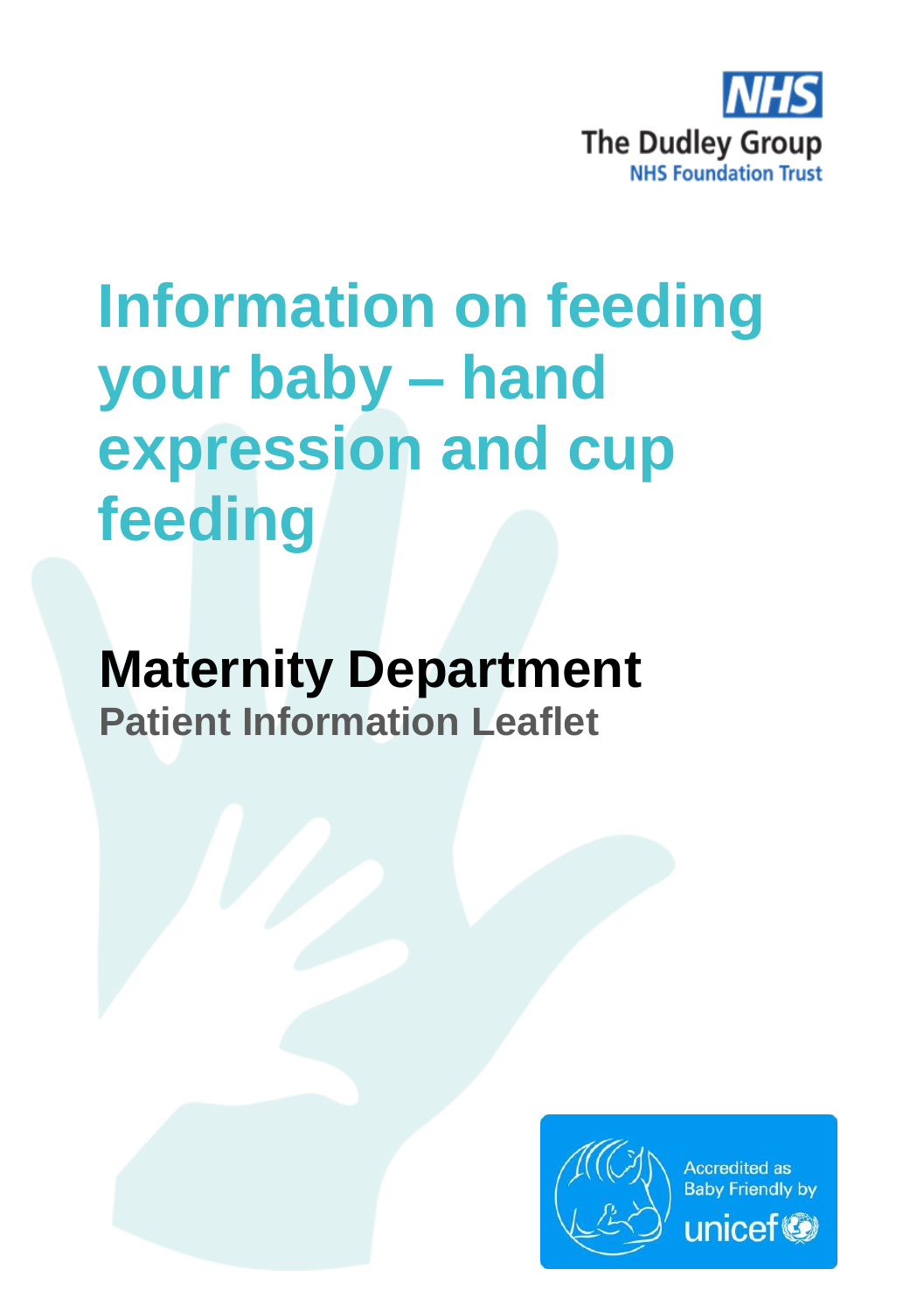# **Introduction**

Sometimes babies cannot latch onto your breast or they cannot breastfeed, for a number of reasons. In this situation you can express colostrum and give it to your baby.

Every pregnant woman makes milk for her baby which is ready and available at birth. The milk produced during the first few days is called colostrum and is sometimes a yellow colour. Colostrum is a very valuable source of nutrition for your baby.

Being able to hand express breast milk is a useful skill for all mothers to have. It is a skill that will be taught to you before you give birth by a health professional. It is a way of using your hands to obtain some breast milk to give to your baby.

## **How do I express milk by hand?**

If you have decided to breastfeed, or want to give your baby breast milk, you can hand express and collect your milk. Hand expression can be started from 36 weeks of pregnancy and can also be performed after the birth of your baby.

A good time to hand express is after you have had a shower or bath as the warmth encourages milk to flow. A calm, relaxed environment will also help your milk to flow.

It is a good idea to start expressing milk for just a few minutes on both breasts. This should not hurt or cause labour to start. Consult your midwife if you have any concerns.

#### **How to hand express:**

- Wash your hands
- Have a sterilised container to express your colostrum into. This could be a cup, spoon or syringe.
- Massage your breasts before you begin.
- Make a 'C' shape with your thumb and forefinger and place them two to three centimetres from your nipple (see figure 1).
- Gently compress and release in this area. It may take a little time for your milk to start flowing, and you may need to adjust your fingers.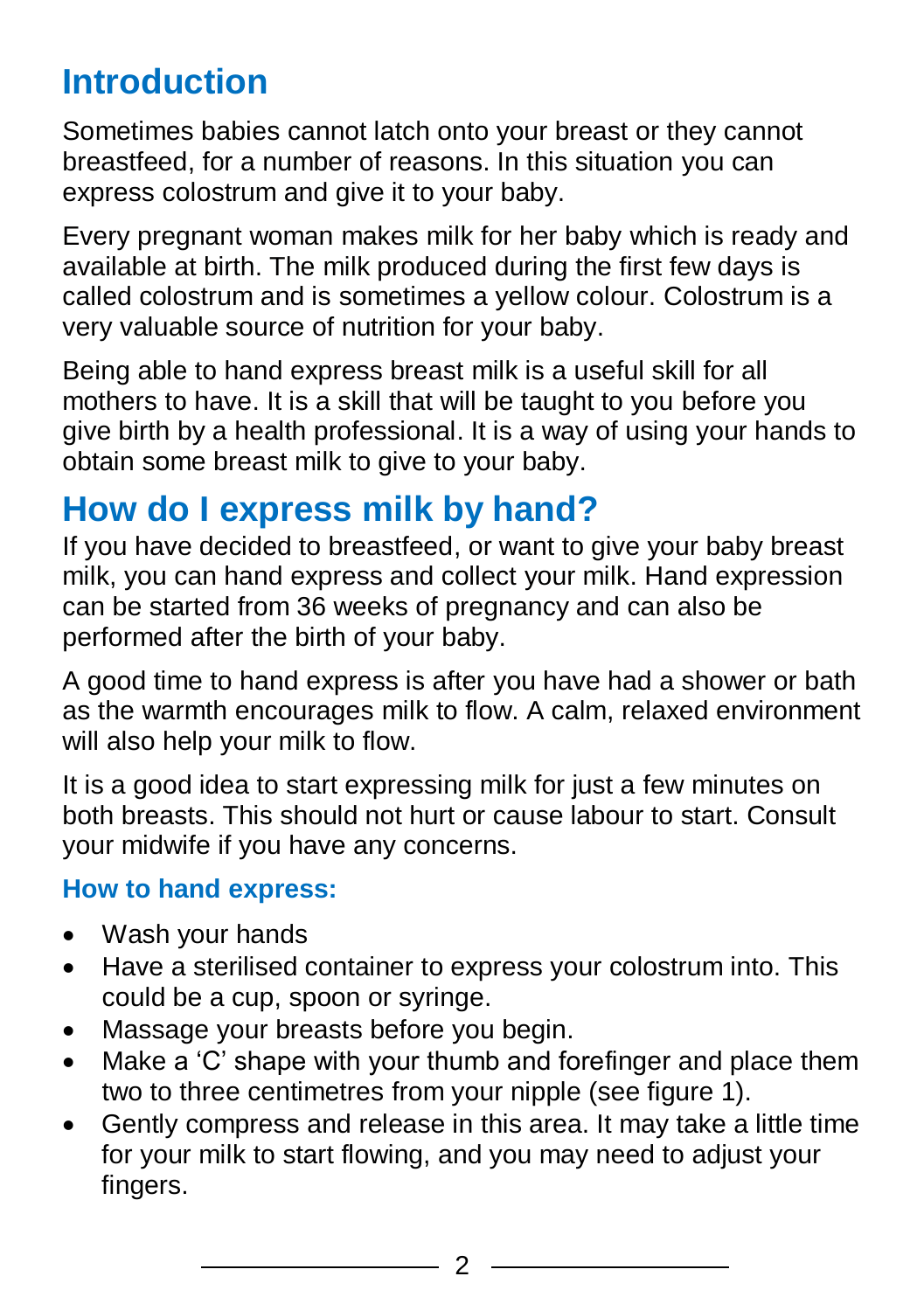- Draw the drops of milk into the syringe or collect onto a spoon or in cup and then draw the milk into the syringe and add the bung.
- When the flow stops move your fingers to a different area and express from both breasts.
- Label with your name, unit number, date and time of expression.

Sometimes practising this can help and you will soon be rewarded. There is a video on hand expression available at

**[https://www.unicef.org.uk/babyfriendly/baby-friendly](https://www.unicef.org.uk/babyfriendly/baby-friendly-resources/breastfeeding-resources/hand-expression-video/)[resources/breastfeeding-resources/hand-expression-video/](https://www.unicef.org.uk/babyfriendly/baby-friendly-resources/breastfeeding-resources/hand-expression-video/)**



Figure 1 shows hand expression

There are more details on how to hand express in the 'Off to a best start' leaflet downloadable at

[https://www.unicef.org.uk/babyfriendly/baby-friendly](https://www.unicef.org.uk/babyfriendly/baby-friendly-resources/breastfeeding-resources/off-to-the-best-start/)[resources/breastfeeding-resources/off-to-the-best-start/.](https://www.unicef.org.uk/babyfriendly/baby-friendly-resources/breastfeeding-resources/off-to-the-best-start/)

You can also discuss hand expression with a health professional.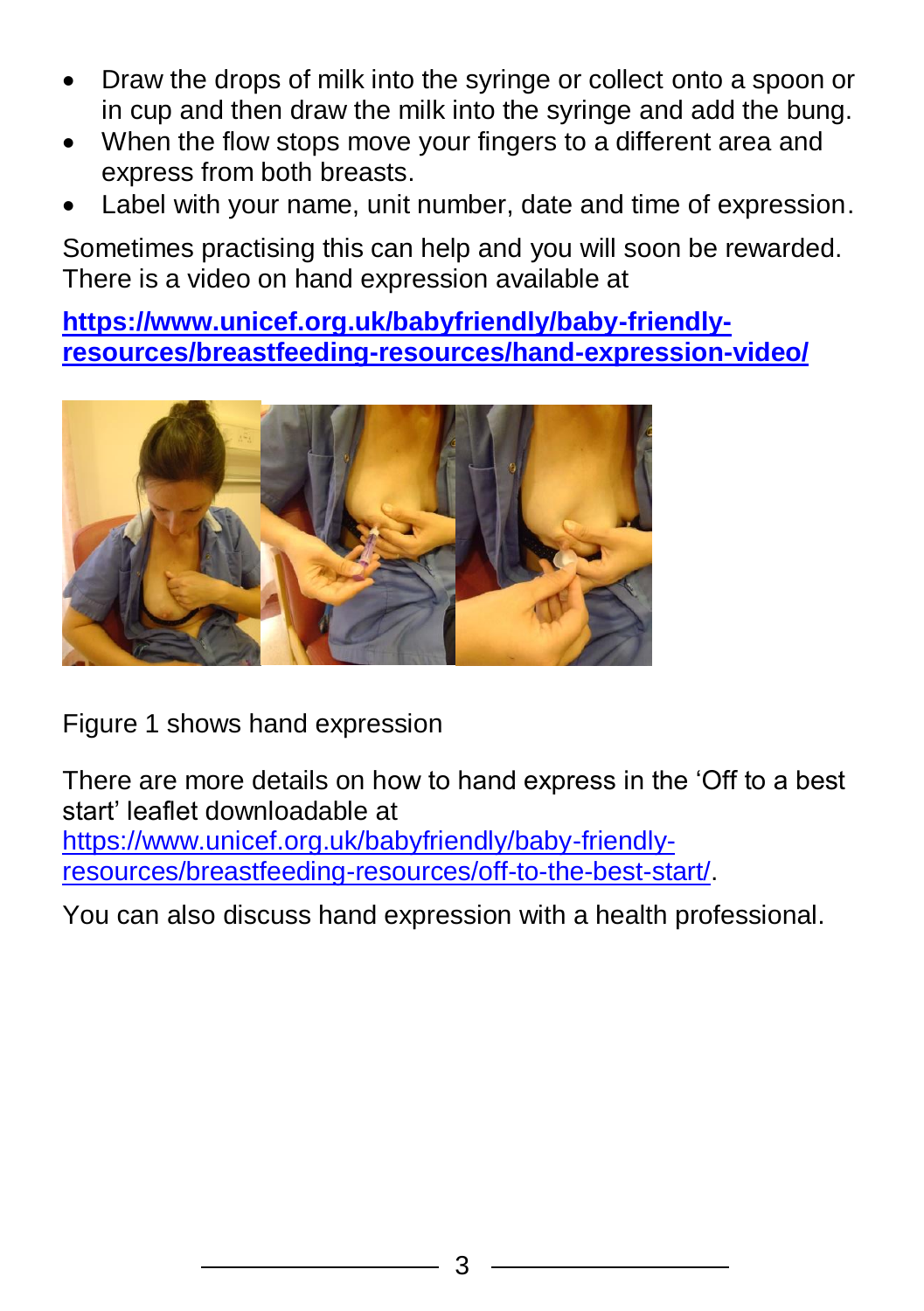## **How do I store my milk?**

NICE (2008) recommend the following storage guidelines for breastmilk:

| Storage guidelines for expressed milk (NICE, 2008) |                    |             |
|----------------------------------------------------|--------------------|-------------|
| <b>Where</b>                                       | <b>Temperature</b> | <b>Time</b> |
| <b>Fridge</b>                                      | 0-4 degrees        | 5 days      |
| Freezer<br>compartment<br>of fridge                | Not given          | 2 weeks     |
| <b>Freezer</b>                                     | -18 degrees        | 6 months    |

To defrost milk, thaw in the fridge and then use immediately.

When you come into hospital for the birth of your baby, bring your milk, in a cool bag with ice packs. There is a freezer to store your milk on the maternity unit.

If you have not been able to express during your pregnancy, a health professional can help you in hospital.

## **How do I feed my baby with a cup?**

Cup feeding allows you to feed your baby without using a bottle and teat. Your baby will lap the milk from the cup and this helps to avoid nipple-teat confusion. You could also use a medicine spoon to give your baby expressed milk.

Follow these steps to cup feed your baby safely (Newman, 2009):

- Ensure your baby is awake and alert before starting the feed
- Pour some milk into a small cup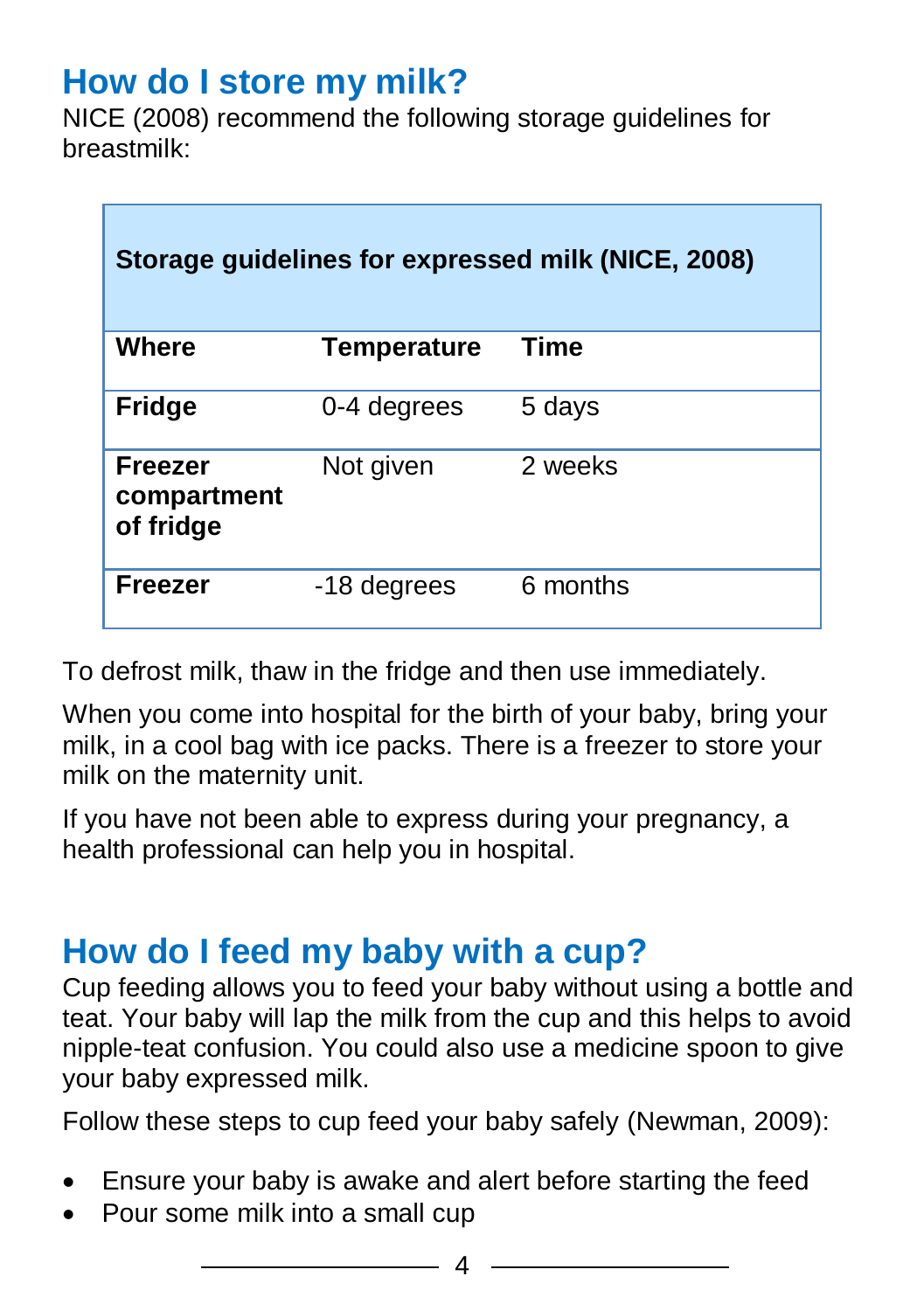- Hold your baby close and upright on your lap, supporting your baby's head
- Hold the cup to your baby's lower lip and bring small amounts of milk slowly to their mouth. Allow your baby to take the milk into their mouth with their tongue (see figure 2)
- Go slowly, your baby will continually lap the milk

#### **Do not pour the milk into your baby's mouth.**



Figure 2 shows a baby being fed from a cup

Giving your baby breastmilk by a cup or spoon is a short term way to give your baby your milk. Continue to offer the breast to encourage baby to latch and breastfeed.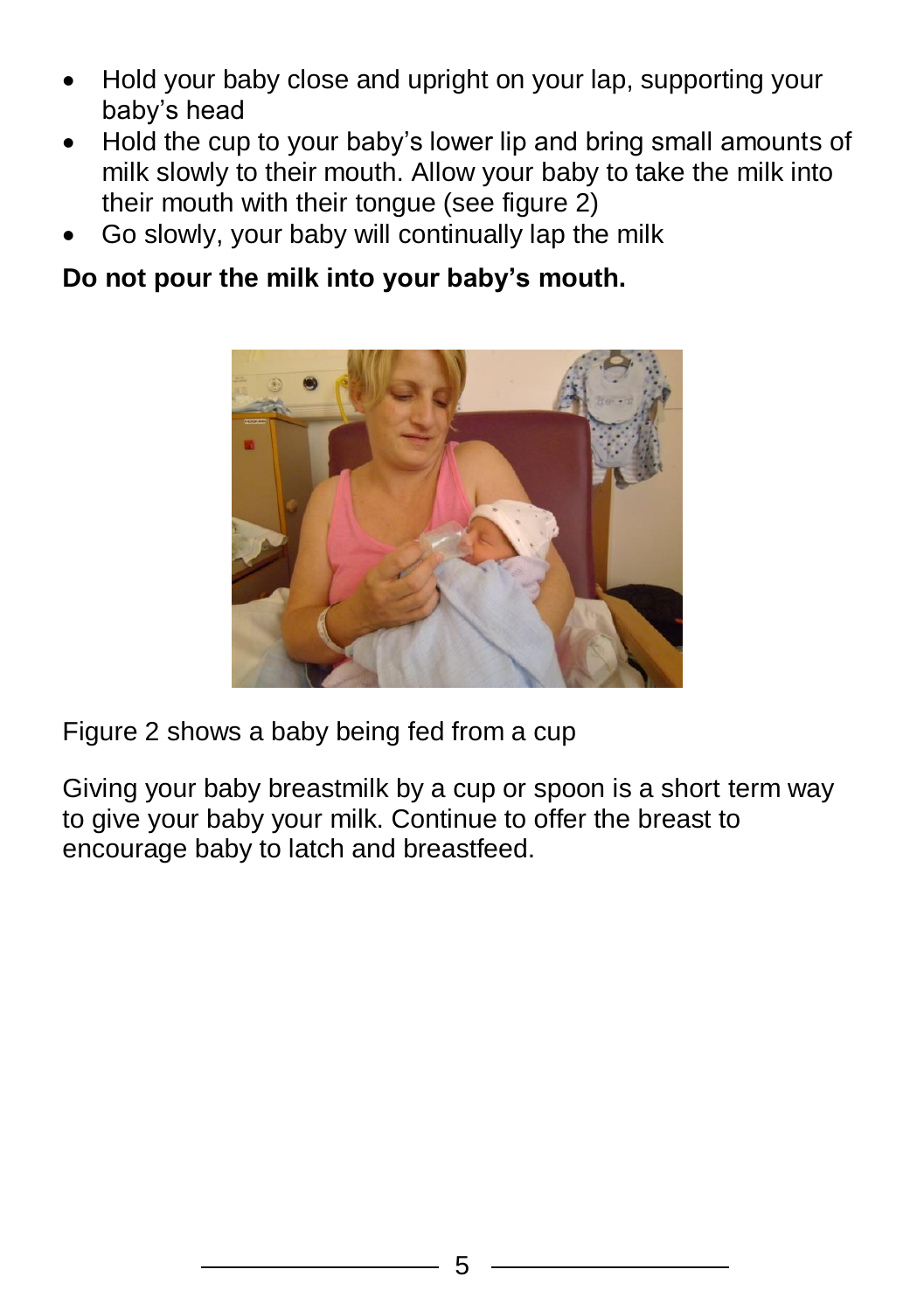## **Can I find out more?**

For more information about breastfeeding, you can go to:

### **The antenatal breastfeeding/Mom2Mom workshop**

This is held every Thursday evening at 7pm to 9pm at Russells Hall Hospital in Maternity Outpatient Department.

We also hold the following:

### **Grandparents' evening**

This covers a range of information including feeding. This is held on the first two Mondays of each month at 7pm to 9pm.

You can book either of these by contacting community midwives on 01384 244358 (10am to 12noon, Monday to Friday).

**Useful websites:**

## **Association of Breastfeeding Mothers**

[www.abm.me.uk](http://www.abm.me.uk/)

### **UNICEF UK Baby Friendly Initiative**

[www.babyfriendly.org.uk](http://www.babyfriendly.org.uk/)

#### **Breastfeeding Network**

<http://breastfeedingnetwork.org.uk/>

#### **La Leche League GB**

<https://www.laleche.org.uk/node>

#### **National Breastfeeding Helpline**

<http://www.nationalbreastfeedinghelpline.org.uk/>

#### **National Childbirth Trust (NCT)**

<http://www.nct.org.uk/>**Start4Life**

https://www.nhs.uk/start4life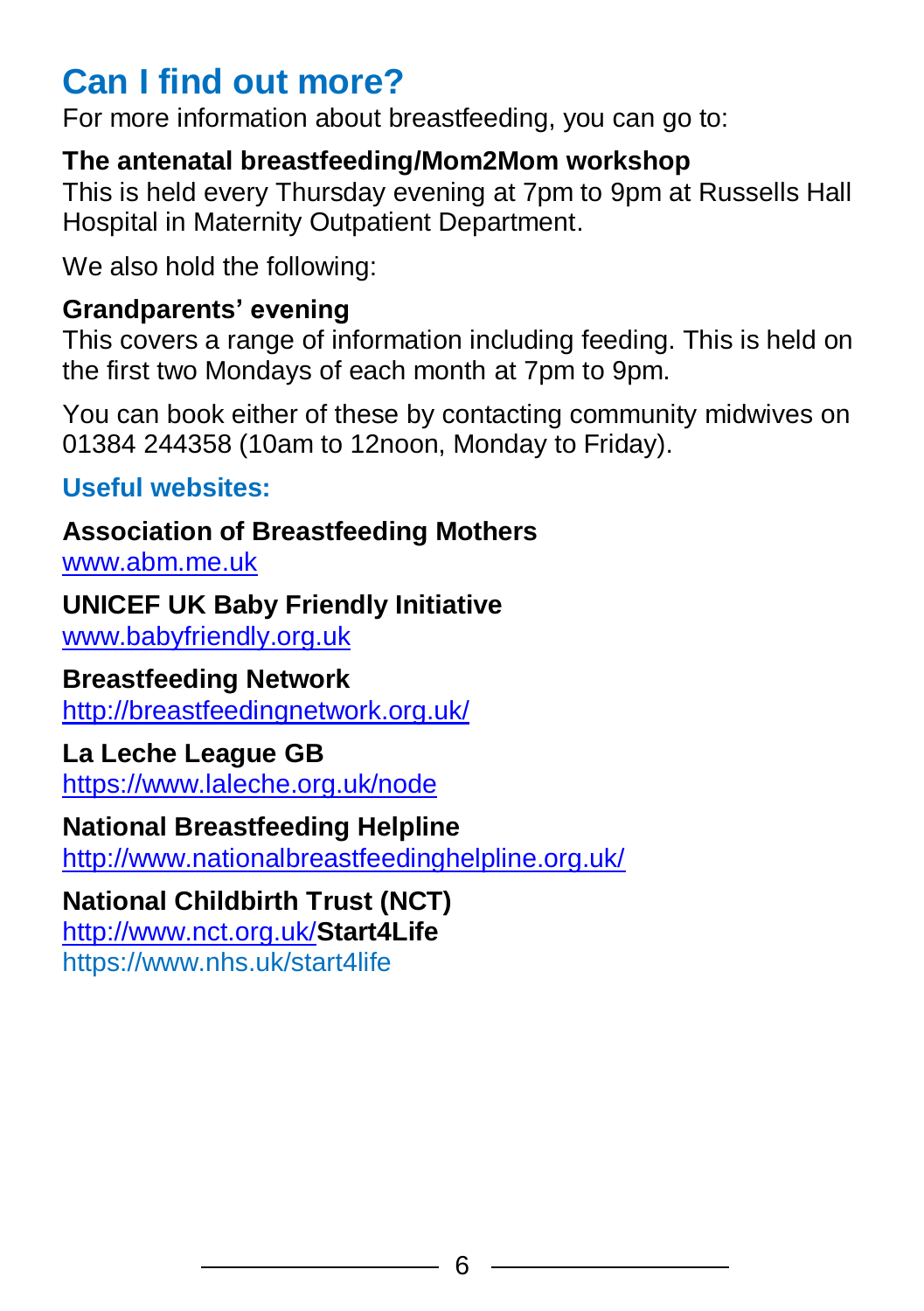## **References**

National Institute for Health and Care Excellence (2008) *Maternal and child nutrition*. London: NICE. Available at:

<http://www.nice.org.uk/guidance/ph11>

Newman, J (2009) *Information Sheet Finger and Cup Feeding.* Toronto: International Breastfeeding Centre. Available at:

[https://nbci.ca/index.php?option=com\\_content&view=article&id=5:fin](https://nbci.ca/index.php?option=com_content&view=article&id=5:finger-and-cup-feeding&catid=5:information&Itemid=17) [ger-and-cup-feeding&catid=5:information&Itemid=17](https://nbci.ca/index.php?option=com_content&view=article&id=5:finger-and-cup-feeding&catid=5:information&Itemid=17)

World Health Organisation (2003) *Global strategy for Infant and Young Child Feeding*. Geneva: WHO. Available at:

[http://www.who.int/nutrition/publications/infantfeeding/9241562218/e](http://www.who.int/nutrition/publications/infantfeeding/9241562218/en/) [n/](http://www.who.int/nutrition/publications/infantfeeding/9241562218/en/)